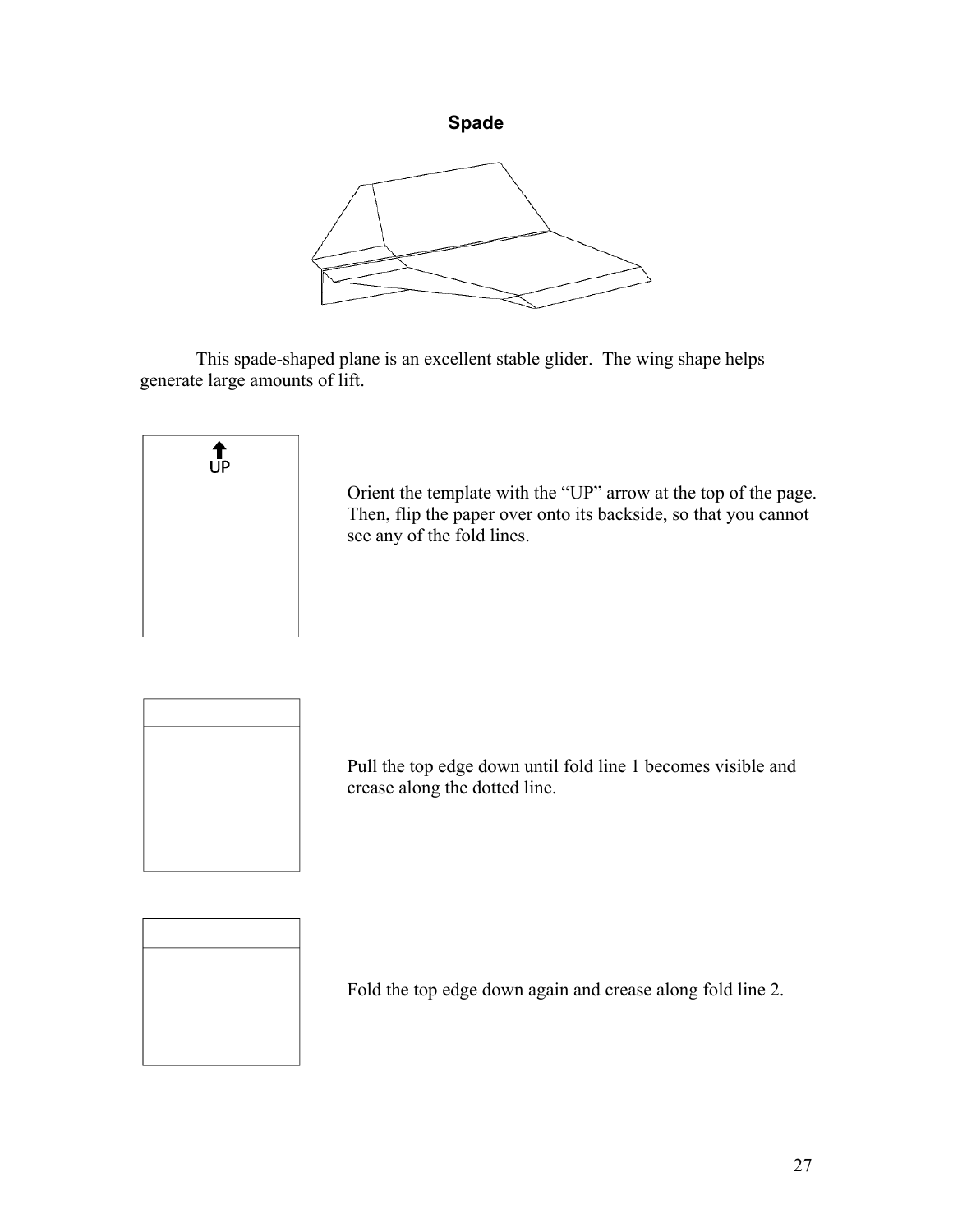

Fold the top edge down once again and crease along fold line 3.



Fold the top left and top right corners down along fold lines 4.



Tuck the corners under the front flap and crease along fold lines 5.



Fold the right half of the plane over the left half along fold line 6 so that the outside edges of the wings line up.



Fold the wings down along fold lines 7 and the winglets down along fold lines 8. Add wing dihedral by tilting the wings up slightly away from the fuselage. The wings will have a slight "V" shape when viewed from the front. You are ready to fly!